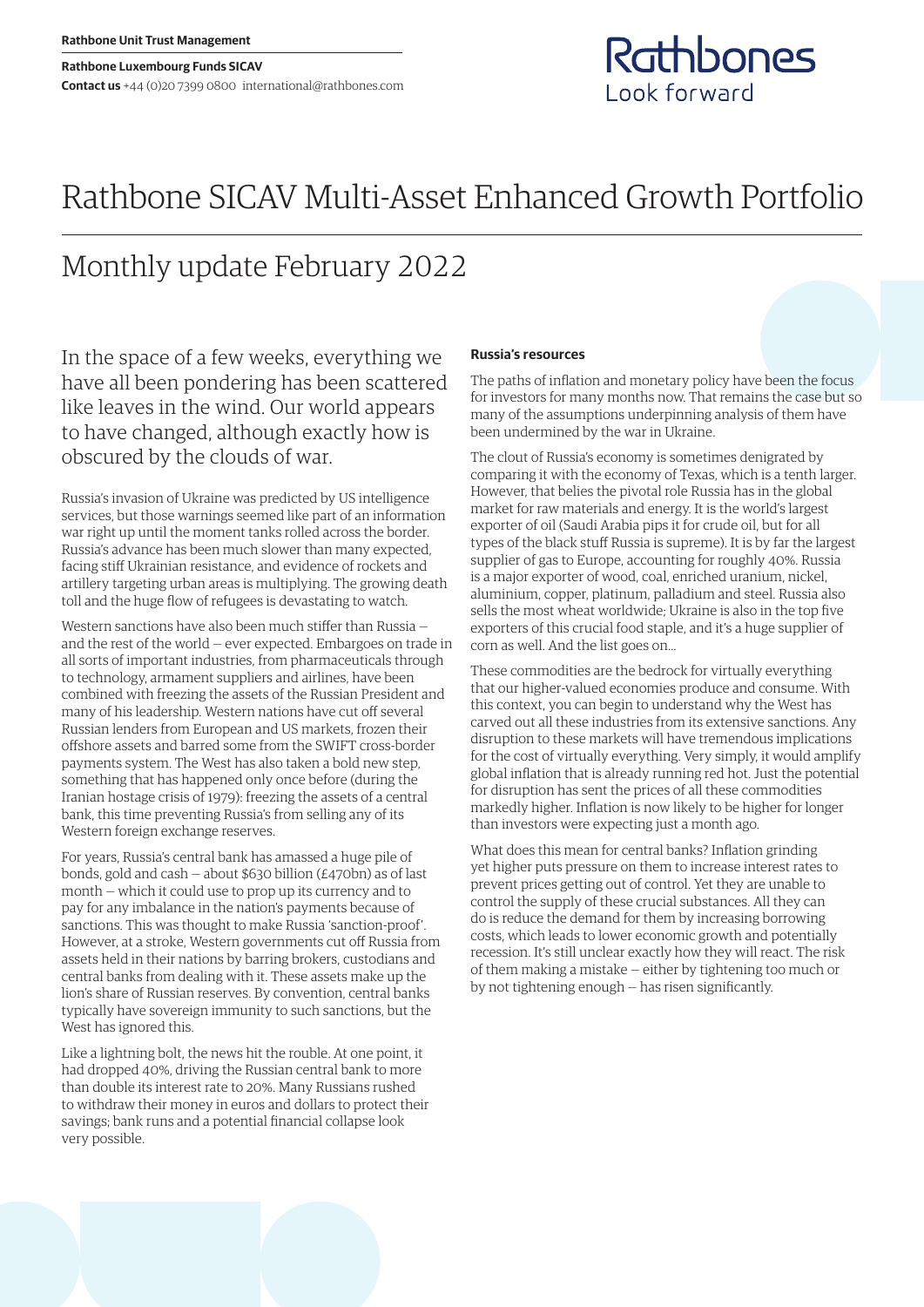During the month we have also added to our quality 'growth' companies — those companies with reliable earnings that are growing faster than the global economy — because their prices have dropped back this year, making them more attractive. Some of this cash came from selling bleach and home goods producer **Clorox**. The business's profit margin has fallen back in recent results, lending weight to concerns that it will have to absorb rising input costs rather than passing them on to customers or offsetting them with lower expenses. Also, we took profits in US venue and events business **Live Nation**, which had a strong run following the end of American lockdowns.

We sold US mobile, internet and TV company **Verizon** because we wanted to add to a business with a greater potential for earnings growth: **Home Depot**. This business is the place to go for DIY warriors, with good value tools and materials, and wellskilled and knowledgeable staff who can give advice on getting the job done. But it is also one of the most popular suppliers for small and medium-sized trades businesses. Its professional sales relationships are thriving because of Home Depot's investment in its supply chain, delivery service and staff.

We continued to build our position in American stockbroker, ETF provider and wealth manager **Charles Schwab**. The company is growing well, driven by its compelling zero-fee approach to execution-only accounts. Charles Schwab makes most of its revenue from the interest earned on cash in client accounts, so it is actually an interest-rate beneficiary in disguise.

We have also continued to build our holding of **Ashtead**, a construction equipment rental business — cherry pickers, drills, small diggers, compactors, chainsaws, that sort of thing. The company is listed in the UK, but 80% of its sales are made in North America. The outlook for construction is pretty bright, both in the UK and especially in the US. Housing is going up fast and infrastructure is in dire need of upgrade and replacement. Ashtead is growing well — an unfortunately unusual trait among British companies.

### **Staying defensive**

Put bluntly, at the moment, our outlook is to not have an outlook. There's just too much going on, too many variables, too much conflicting information, too much risk to take a bet on how markets will go from here. For many months now, we've been adjusting our portfolio to be as balanced as possible. We've beefed up our defensive assets — government bonds from several safe haven nations, commodities and structured products that protect us from stock market falls and greater volatility in interest rates. This has helped dampen drawdowns from the market turbulence of February and early March.

There are some very long-term effects of the war in Ukraine that do seem overwhelmingly likely, however. After the jolt of an invasion of a democracy on its outskirts, EU nations will probably bolster defence spending, which will mean higher taxes, all else being equal. That will have an impact on household finances and therefore growth in the world's third largest market. Also, most countries will be reviewing their energy strategies and supply of important natural resources. Self-sufficiency  $-$  or, at least, tie-ups with solid allies  $-$  will be front of mind. There will no doubt be changes to the energy mix in many cases — coal is likely to be seen as a necessary evil, especially in places like Germany. The transition to cleaner energy has been further complicated by this conflict.



**David Coombs** Head of Multi-Asset Investments



**Will McIntosh-Whyte** Fund Manager